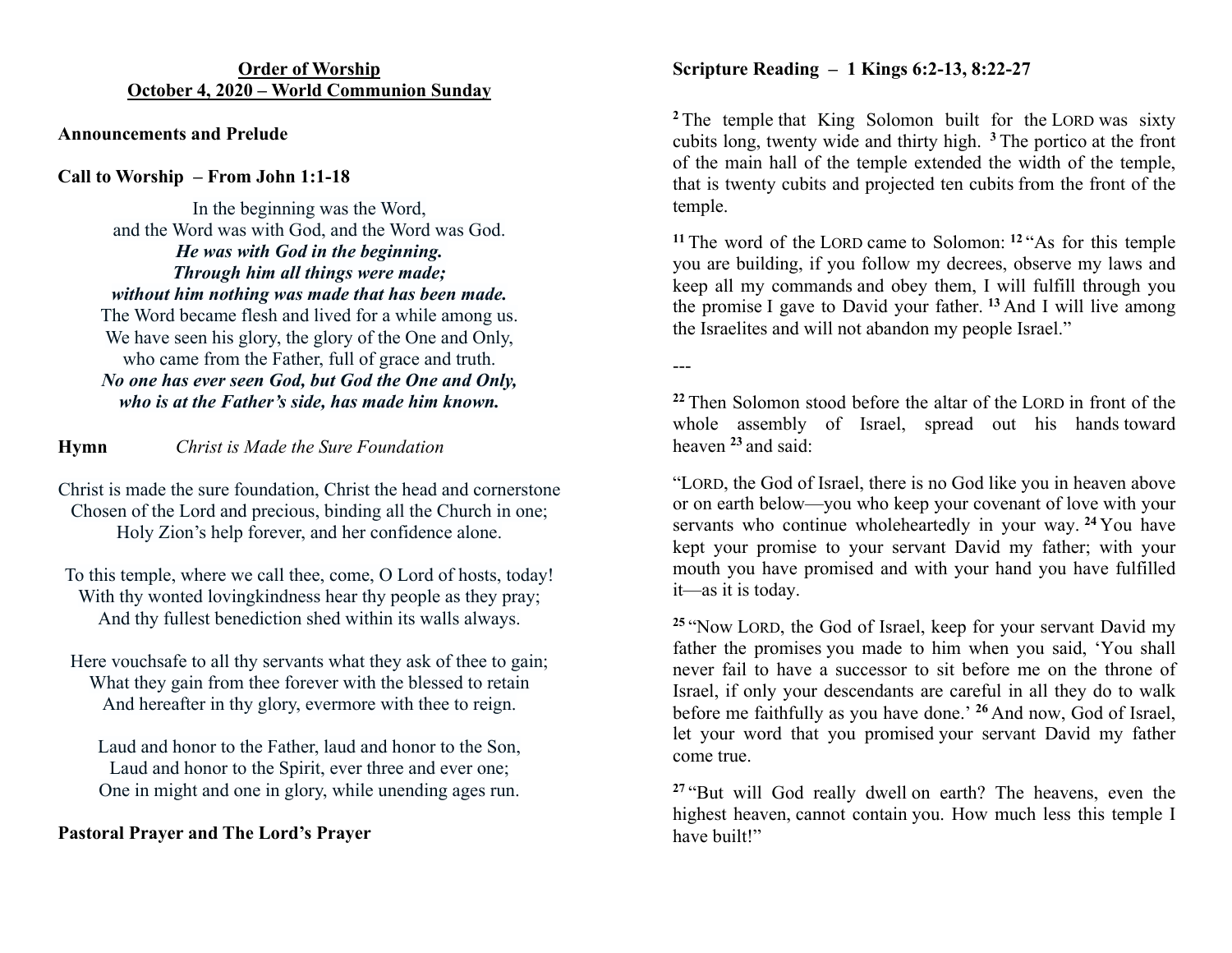## **Gloria Patri and Apostles' Creed**

**Sermon** Pastor Paul

**Solomon Builds and Dedicates the Temple: The Impossible Question**

*But will God really dwell on earth? The heavens, even the highest heavens, cannot contain you. How much less this temple I have built! 1 Kings 8:27*

**Holy Communion**

Invitation Confession of Sin Words of Institution Prayer of Consecration

*We are using individually wrapped Communion sets today. First, peel off clear plastic on top to expose bread wafer. Next, peel tab to uncover cup of grape juice.*

**Hymn** *Guide Me, O Thou Great Jehovah*

Guide me, O thou great Jehovah, pilgrim through this barren land. I am weak, but thou art mighty; hold me with thy powerful hand. Bread of heaven, bread of heaven, feed me till I want no more; Feed me till I want no more.

Open now the crystal fountain whence the healing stream doth flow; Let the fire and cloudy pillar lead me all my journey through. Strong deliverer, strong deliverer, be thou still my strength & shield; Be thou still my strength & shield.

When I tread the verge of Jordan, bid my anxious fears subside; Death of death and hell's destruction, land me safe on Canaan's side. Songs of praises, songs of praises, I will ever give to thee; I will ever give to thee.

**October 4, 2020 World Communion Sunday**



**Poplar Valley United Methodist Church www.poplarvalleyumc.info**

**Cherry Valley United Methodist Church www.cherryvalleyumc.info**

**Pocono United Methodist Academy www.puma-umc.info**

#### **Benediction**